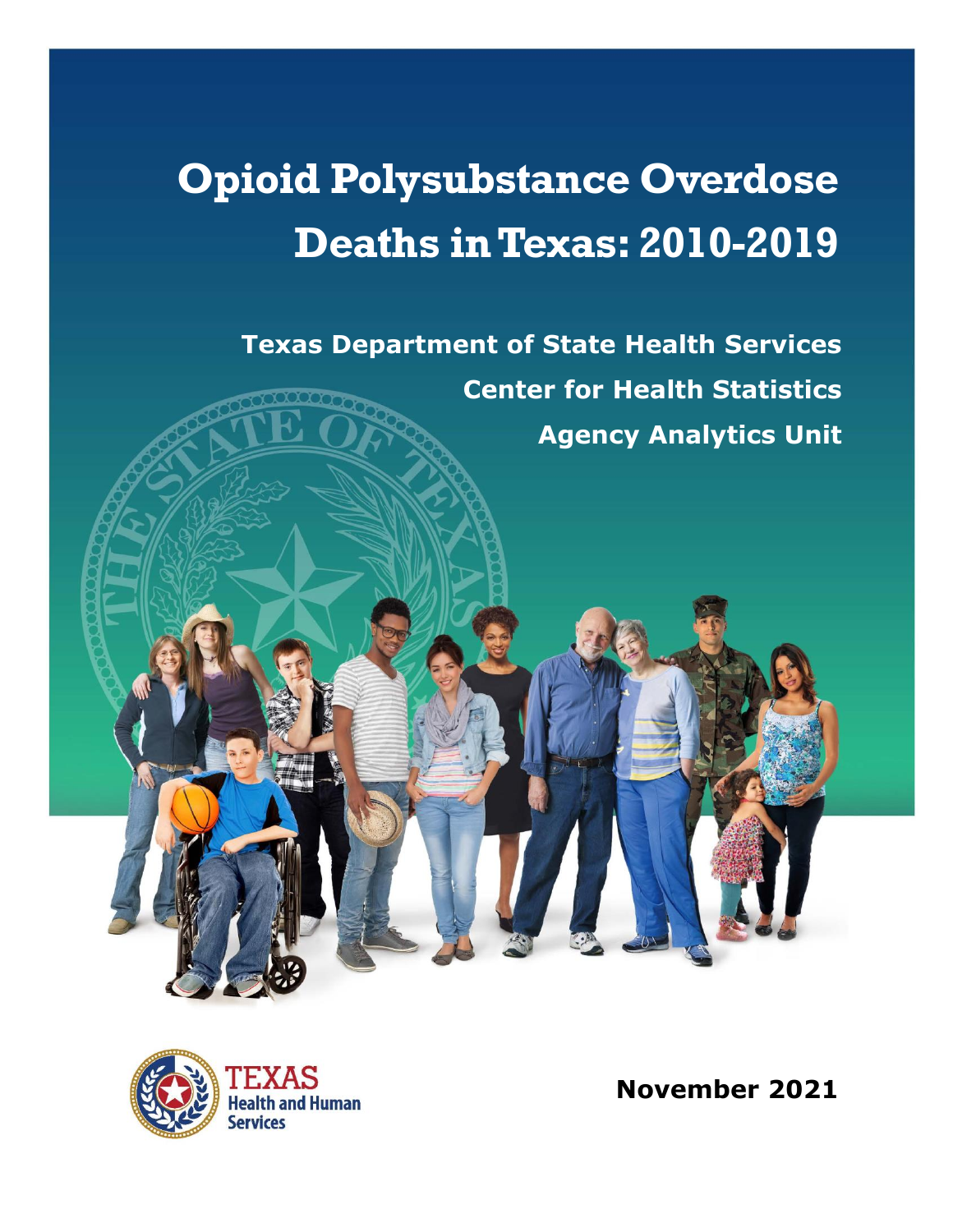# **Table of Contents**

| 2. Polysubstance Opioid Overdose Death Trends 4    |  |  |  |
|----------------------------------------------------|--|--|--|
|                                                    |  |  |  |
|                                                    |  |  |  |
|                                                    |  |  |  |
| Heroin, Synthetic Opioids, and Commonly Prescribed |  |  |  |
|                                                    |  |  |  |
|                                                    |  |  |  |
|                                                    |  |  |  |
|                                                    |  |  |  |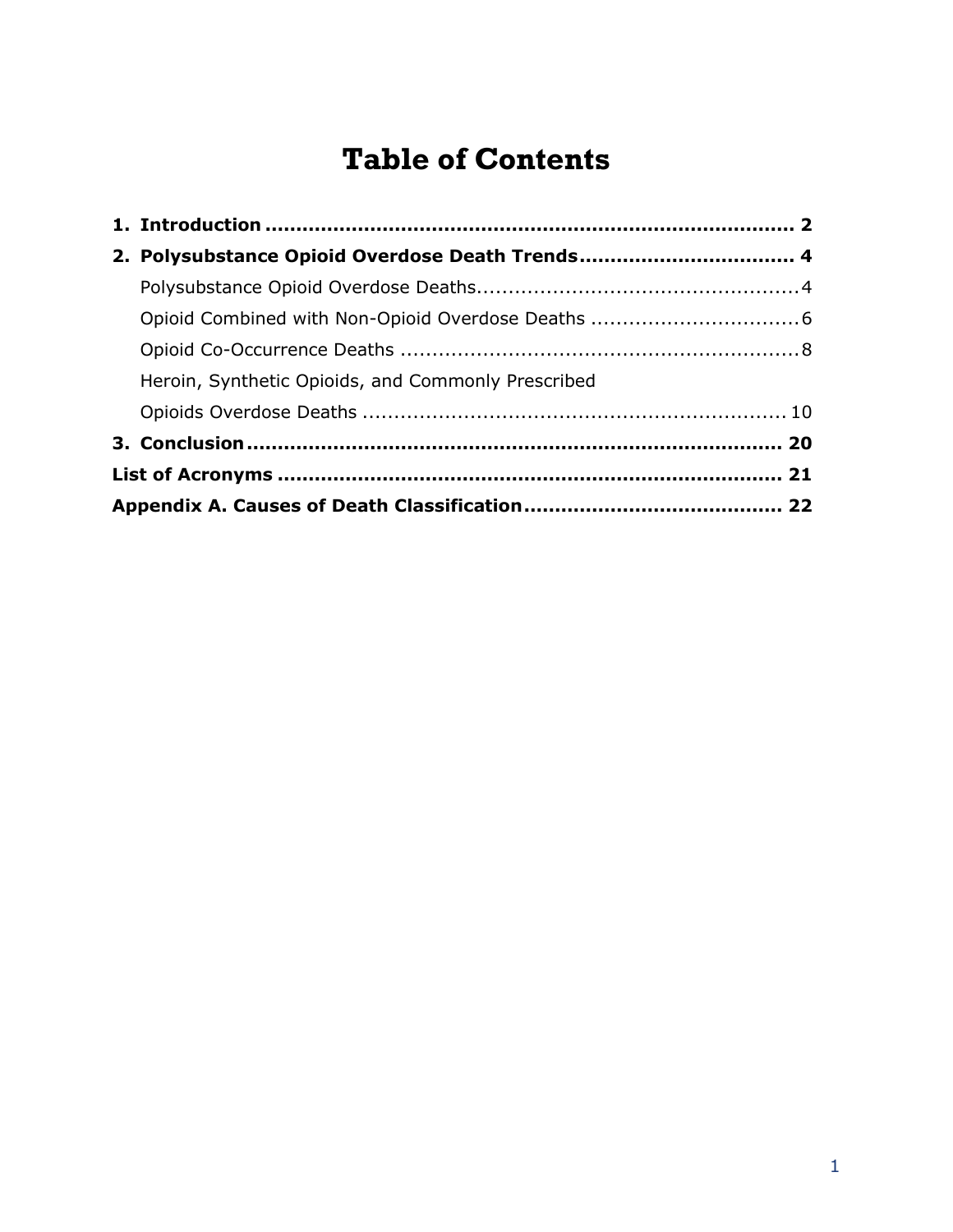#### <span id="page-2-0"></span>**1.Introduction**

Opioids, including heroin, prescription opioids and, more recently, synthetic opioids like fentanyl, have been the main cause of overdose deaths in Texas and the United States (U.S.) over the past decade. However, focusing in on solely opioids fails to illustrate the role played in overdose deaths by other substances, including nonopioids, and two or more drugs used in combination. Combining opioids with other drugs can lead to harmful drug interactions and may increase the risk of both nonfatal and fatal overdose. These overdose deaths, sometimes called polysubstance overdoses, have been on the rise in recent years. Looking at this trend individually can help inform stakeholders of the risks and help guide programming efforts across the state. This brief highlights trends in death rates and death counts for opioid-related polysubstance drug overdose deaths involving at least two substances in Texas from 2010 to 2019. All data were derived from the Texas Department of State Health Services Vital Statistics Section (DSHS VSS) death certificate data. Each death certificate includes multiple causes of death as assessed by medical certifiers. The data contain all deaths that occurred in Texas, including deaths of non-Texas residents, and deaths of Texas residents that occurred outside of Texas. DSHS VSS queried the death certificate data to identify overdose-related causes of death based on International Statistical Classification of Diseases and Related Health Problems, Tenth Revision (ICD-10) codes following the National Center for Health Statistics (NCHS) guidance (Appendix A). These ICD-10 codes include accidental overdose of drug, wrong drug given or taken in error, drug taken inadvertently; accidents in the use of drugs; accidental poisoning by unspecified drugs, medications, and biological substances (ICD-10, Chapter XX). Polysubstance opioid overdose deaths increased, almost doubling from 2011 to 2019 with some year-to-year variations among different drug combinations. The rate of polysubstance opioid overdose deaths has increased steadily since 2013. From 2010 to 2019, 54 percent of all opioid-related overdose deaths in Texas involved two or more substances. Among those, most deaths involved a combination of an opioid and a non-opioid substance. The most prevalent drug combinations were commonly prescribed opioids (hydrocodone, oxycodone, etc.) and benzodiazepines, followed by commonly prescribed opioids and psychotropics (including psychostimulants) and commonly prescribed opioids and cocaine. The category of psychotropic drugs includes psychostimulants (e.g., amphetamine, methamphetamine), which are the primary drivers of deaths for this drug category.

While polysubstance overdoses involving commonly prescribed opioids in combination with other substances remained a consistent issue in Texas from 2010 to 2019, dramatic increases in overdose deaths involving both heroin and synthetic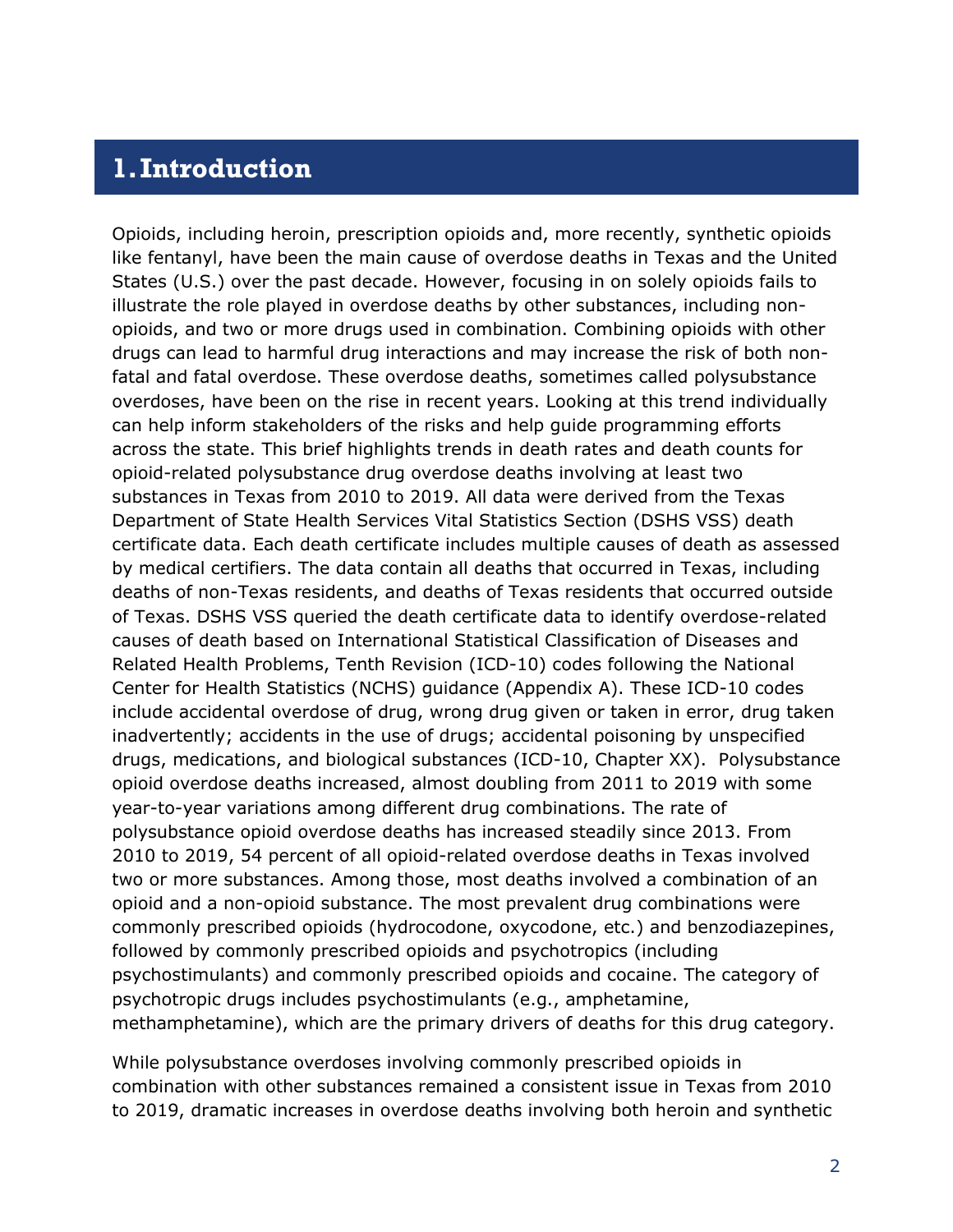opioids since 2016 are of particular concern. Deaths attributed to heroin and multiple other substances rose steadily throughout the period 2010-2019 with cocaine- and psychostimulant-involved polysubstance deaths becoming increasingly prevalent over the second half of the period studied. Benzodiazepines can be especially dangerous when used in combination with opioids, and the increase in deaths attributed to benzodiazepines and opioids requires further attention. Synthetic opioids (e.g., fentanyl) have played a dominant role in the high rates of overdose deaths nationally since 2013; and findings in this report indicate synthetic opioids have played an increasingly larger role in polysubstance overdose deaths in Texas since at least 2016.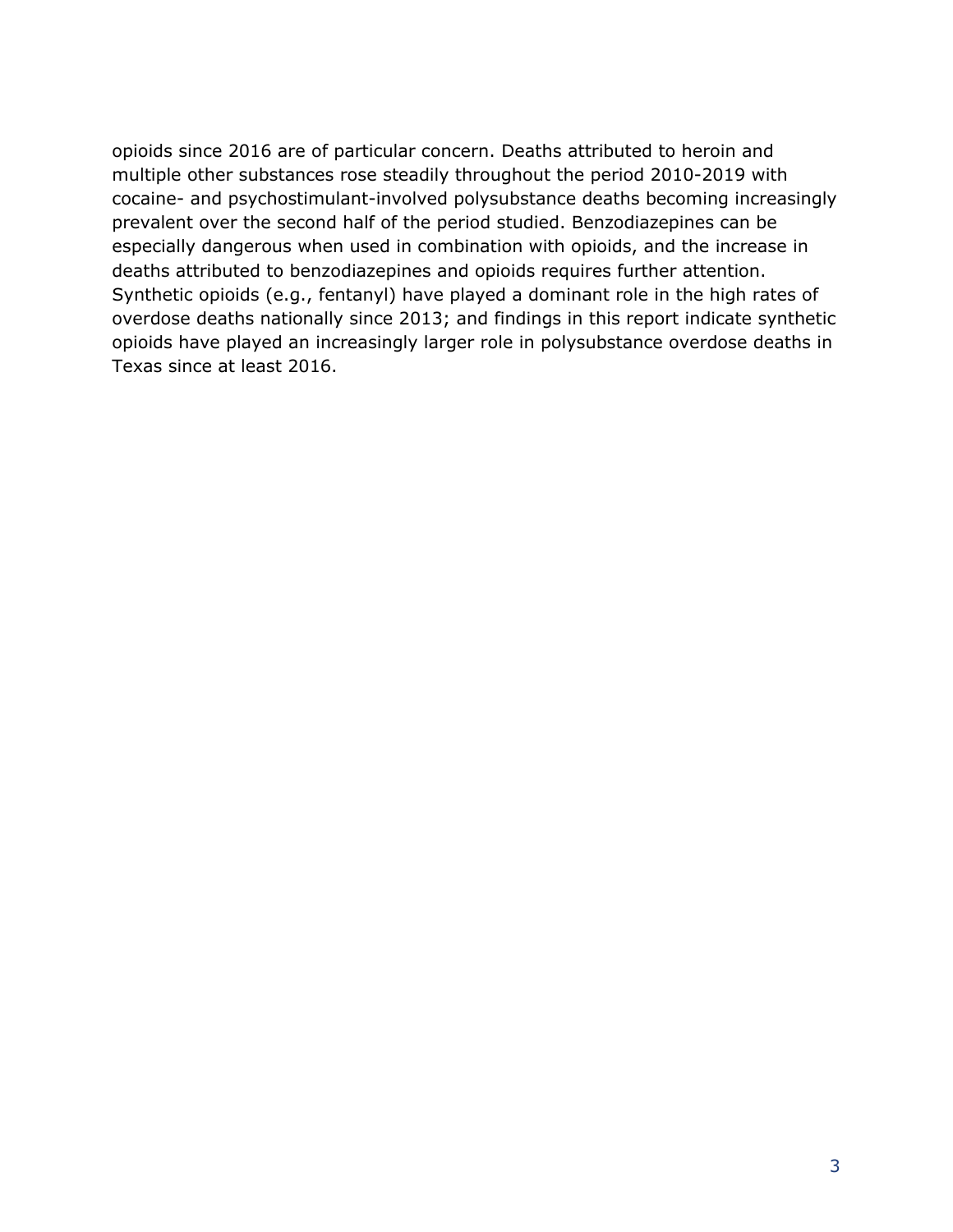# <span id="page-4-0"></span>**2.Polysubstance Opioid Overdose Death Trends**

#### <span id="page-4-1"></span>**Polysubstance Opioid Overdose Deaths**

After remaining relatively stable from 2011 to 2014, opioid polysubstance overdose deaths in Texas began climbing in 2015. The rate of opioid polysubstance overdose deaths nearly doubled from 2011 to 2019 (Figure 1).

Most fatal opioid polysubstance overdoses, including both opioid and non-opioid overdoses, as well as overdoses involving two or more opioids, were among people ages 18 to 44, followed by people ages 45 to 64 (Figure 2). While most of these overdose deaths occurred in the 18 to 44 age group, deaths also increased in the 45 to 64 and 65 to 74 age groups during 2010-2019. Polysubstance overdose deaths among those younger than age 18 and older than age 75 remained low over the period.

Most opioid polysubstance overdose deaths occurred among Texas males, but deaths among Texas females rose specifically over the period 2015-2019 (Figure 3). Males also accounted for most fatal overdoses across nearly all the drug combinations analyzed; however, females made up 56 percent of fatal overdoses involving both commonly prescribed opioids and psychotropics.

Figures 1-3 show overdose death rates and trends involving opioids and any other substance, including different classes of opioids and non-opioid substances.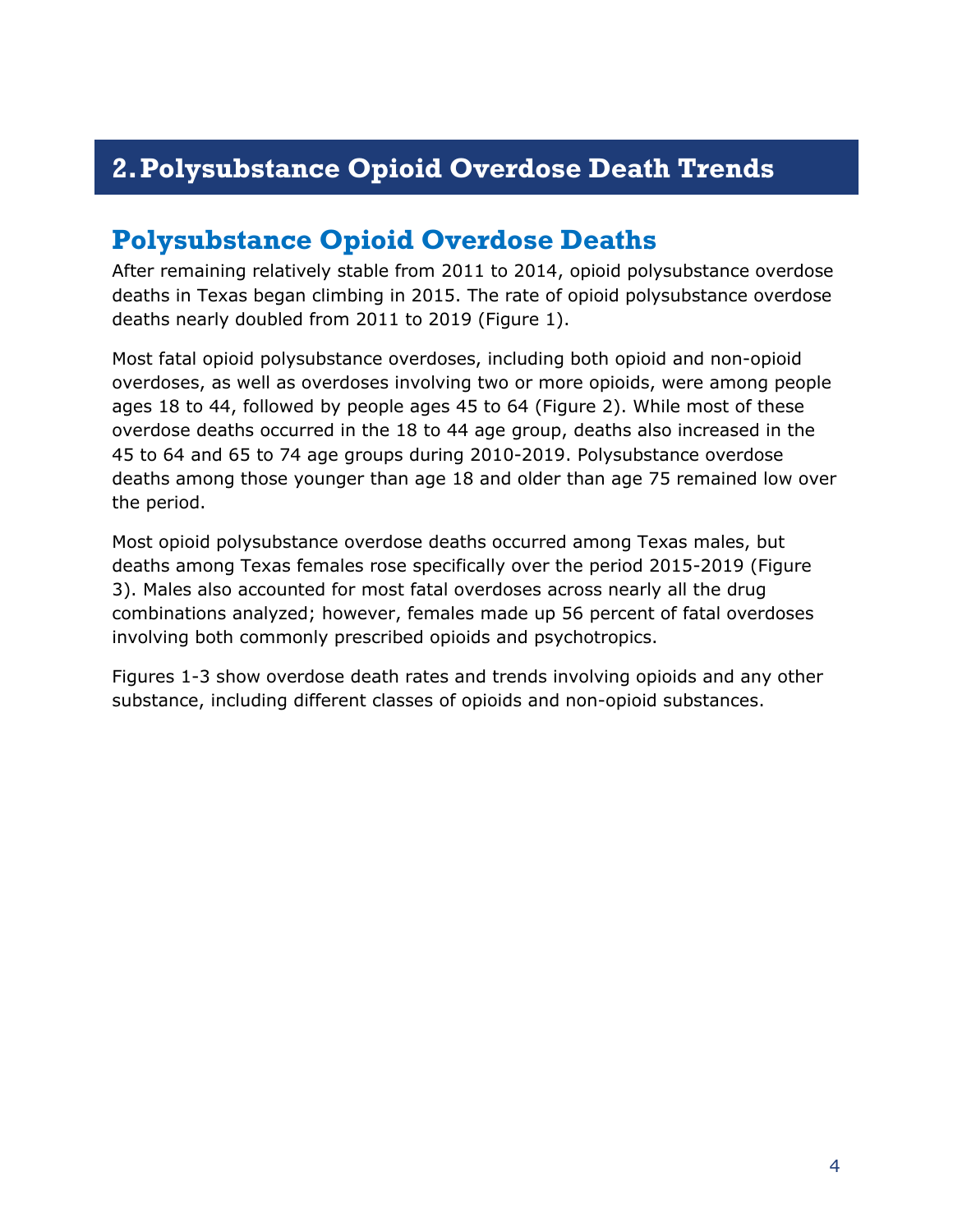

**Figure 1. Opioid Polysubstance Overdose Death Rates, 2011-2019\***

**Figure 2. Opioid Polysubstance Overdose Death Trends, 2010-2019\* by Age Group**

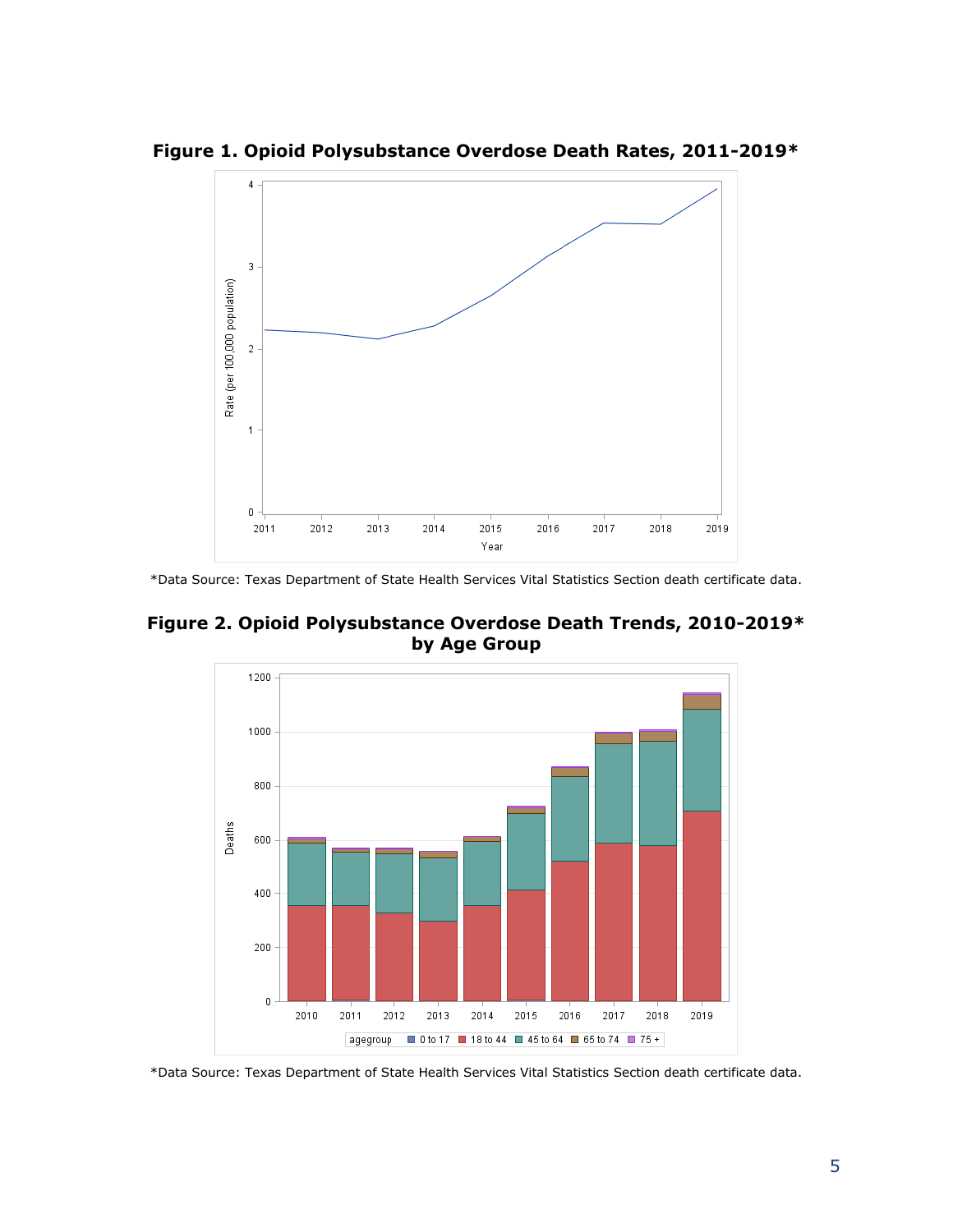

**Figure 3. Opioid Polysubstance Overdose Death Trends, 2010-2019\* by Sex**

### <span id="page-6-0"></span>**Opioid Combined with Non-Opioid Overdose Deaths**

Opioids have been the primary driver of Texas overdose deaths during the past decade; however, rising numbers of overdose deaths involving a combination of opioids and non-opioids, particularly over the period 2014-2019, warrant closer attention. Non-opioids include substances such as cocaine, benzodiazepines, psychotropics, and psychostimulants (amphetamine/methamphetamine).

The rate of opioid plus non-opioid polysubstance deaths increased by more than half from 2011 to 2019 with a rate of approximately 3.2 per 100,000 in 2019 (Figure 4). Mirroring the opioid polysubstance graphs above, most fatal polysubstance overdoses involving non-opioids occurred among people ages 18 to 44, followed by people ages 45 to 64 (Figure 5).

Overdose deaths involving opioids and non-opioids increased among both males and females, albeit with overall deaths higher among males (Figure 6). Overdose death rates depicted in the graphs below (Figures 4-6) include deaths attributed to the various classes of opioids, in combination with at least one non-opioid substance.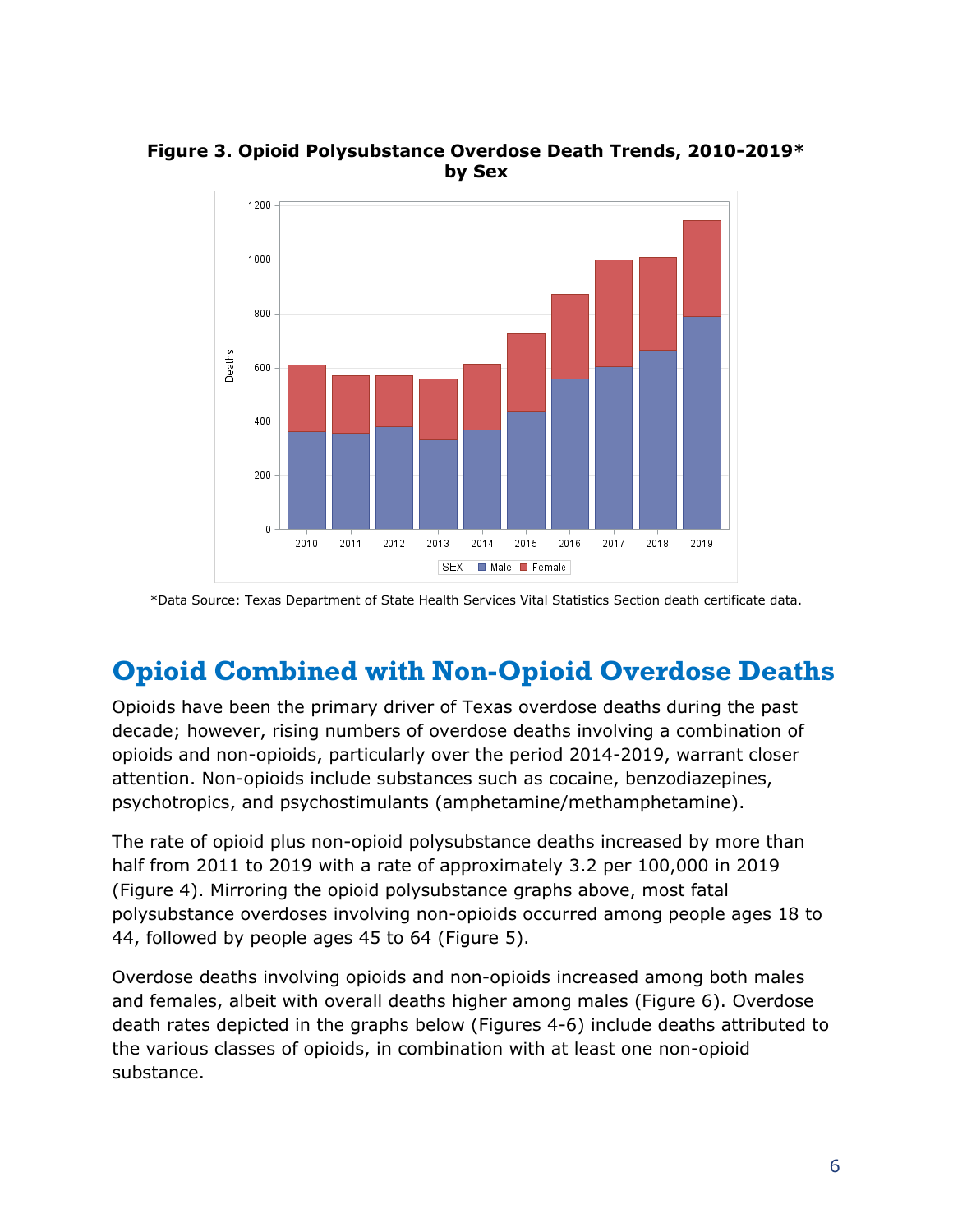**Figure 4. Opioid Combined with Non-opioid Overdose Death Rates, 2011-2019\***



**Figure 5. Opioid Combined with Non-opioid Overdose Death Trends, 2010-2019\* by Age Group**

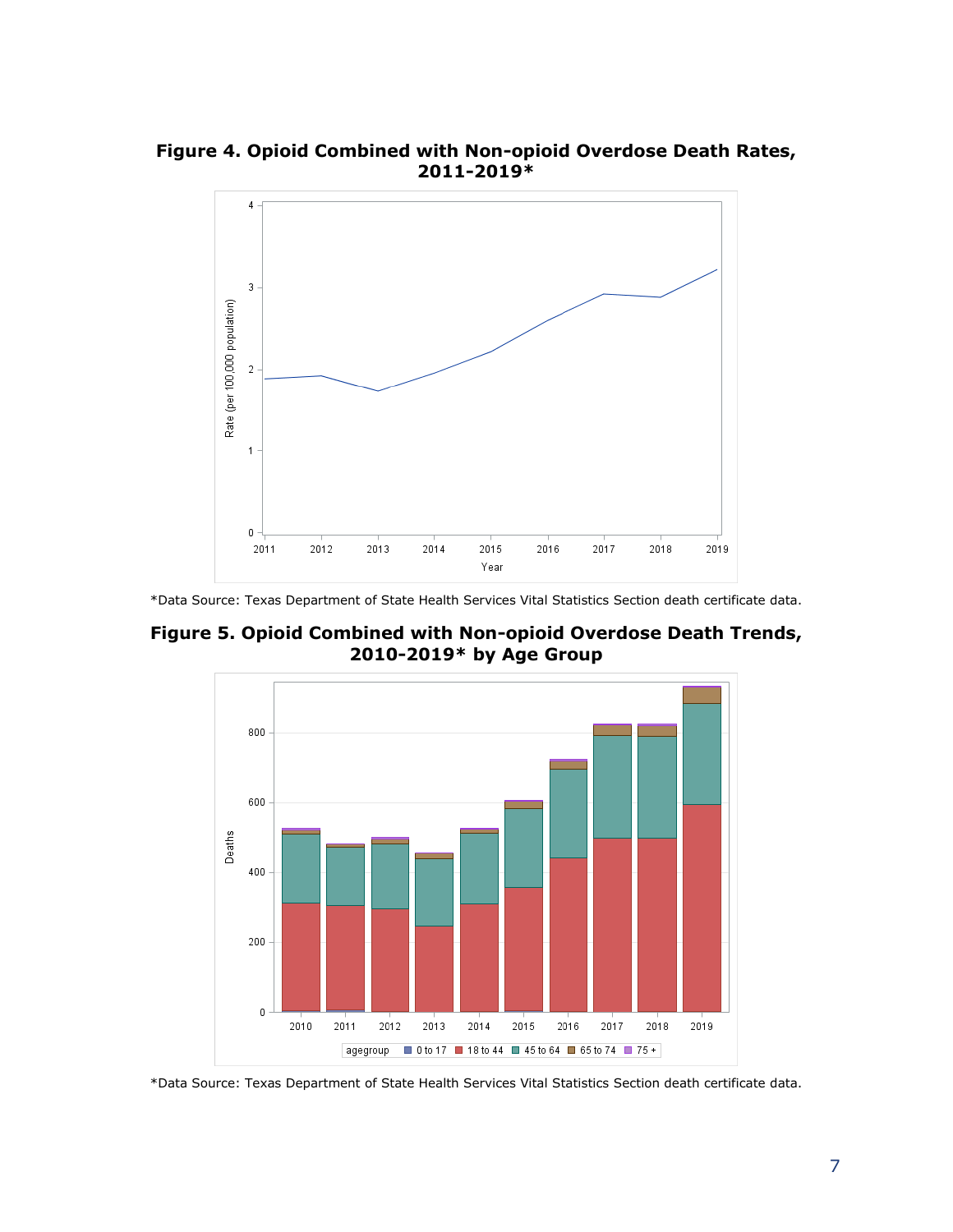

**Figure 6. Opioid Combined with Non-opioid Overdose Death Trends, 2010-2019\* by Sex**

### <span id="page-8-0"></span>**Opioid Co-Occurrence Deaths**

Overdose deaths frequently involve more than one class of opioids used in combination. This use can be either intentional or unintentional (e.g., the person does not know they are using different opioids simultaneously). These overdoses can include heroin, commonly prescribed opioids, or synthetic opioids like fentanyl. After a period of relative stability, multi-opioid overdose deaths rose during the period 2015-2019. The rate of these deaths more than doubled from 2011, rising to approximately 0.86 per 100,000 people in 2019 (Figure 7).

Increases in multi-opioid overdose deaths largely occurred among people ages 18 to 44 and ages 45 to 64 (Figure 8), and among males (Figure 9). These trends intensified after 2015.

<sup>\*</sup>Data Source: Texas Department of State Health Services Vital Statistics Section death certificate data.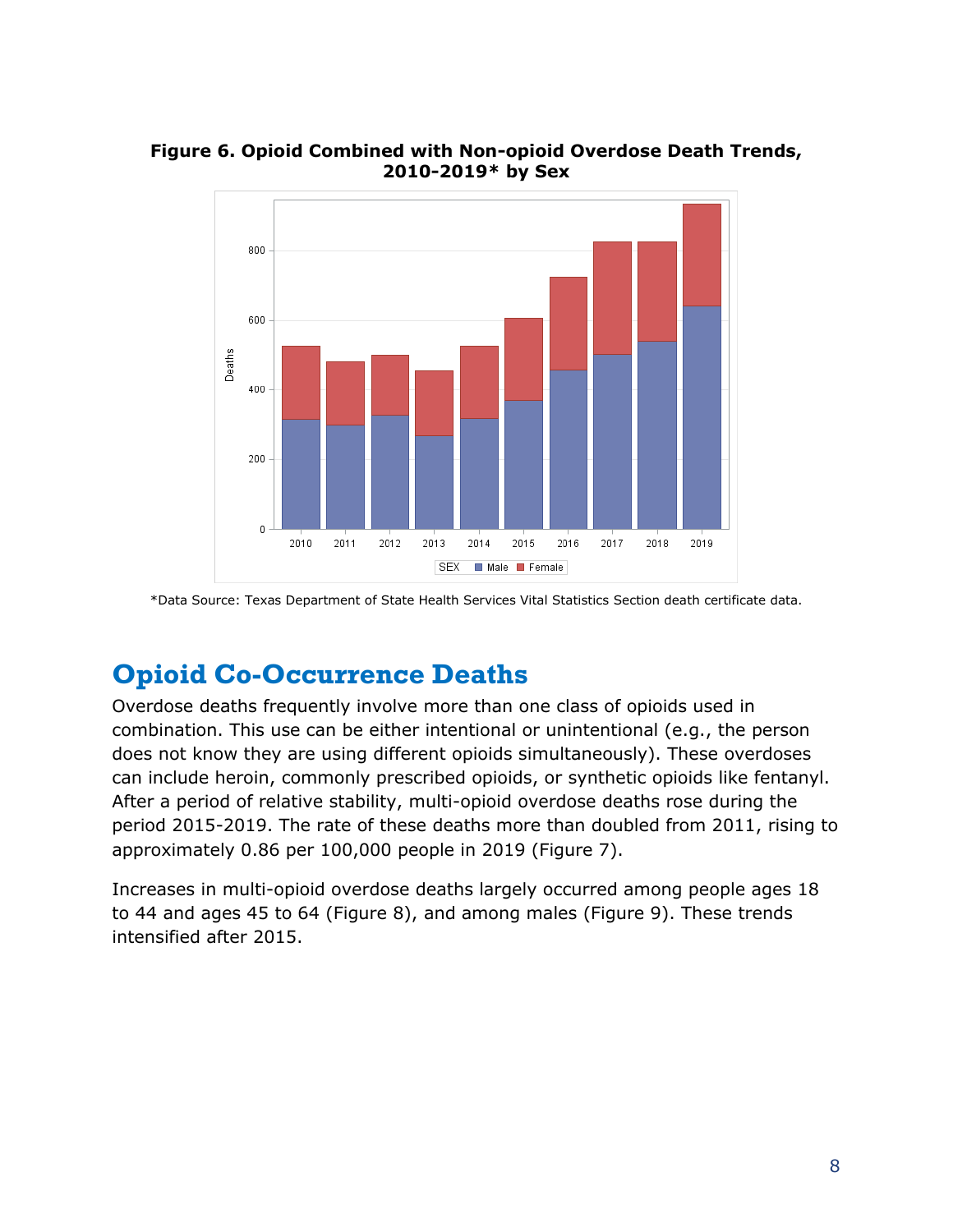

**Figure 7. Opioid Co-Occurrence Overdose Death Rates, 2011-2019\***

**Figure 8. Opioid Co-Occurrence Overdose Death Trends, 2010-2019\* by Age Group**

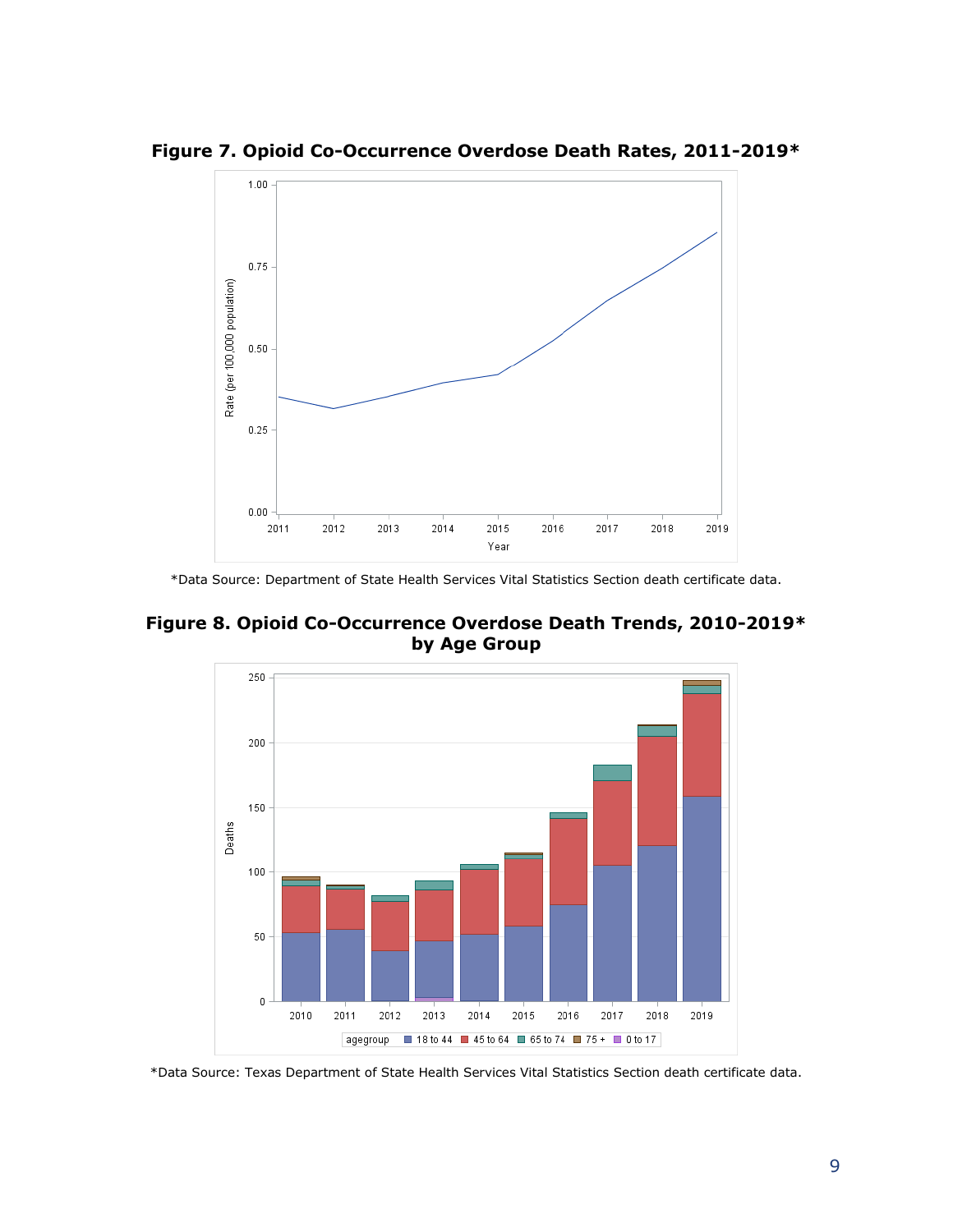

**Figure 9. Opioid Co-Occurrence Overdose Death Trends, 2010-2019\* by Sex**

# <span id="page-10-0"></span>**Heroin, Synthetic Opioids, and Commonly Prescribed Opioids Overdose Deaths**

Deaths from varied drug combinations are presented in this report to illustrate patterns of specific drug co-occurrences in Texas. Overdose deaths involving both heroin and synthetic opioids, largely fentanyl and related analogues, increased across the U.S. beginning in 2013; however, in Texas, the frequency of this category of overdose remained low until an increase of more than five-fold from 2016 to 2017 (Figure 10).

Overdose deaths attributed to both heroin and synthetic opioids increased among both males and females with the highest number of deaths among males; however, rising levels of this type of overdose among females remain a concern.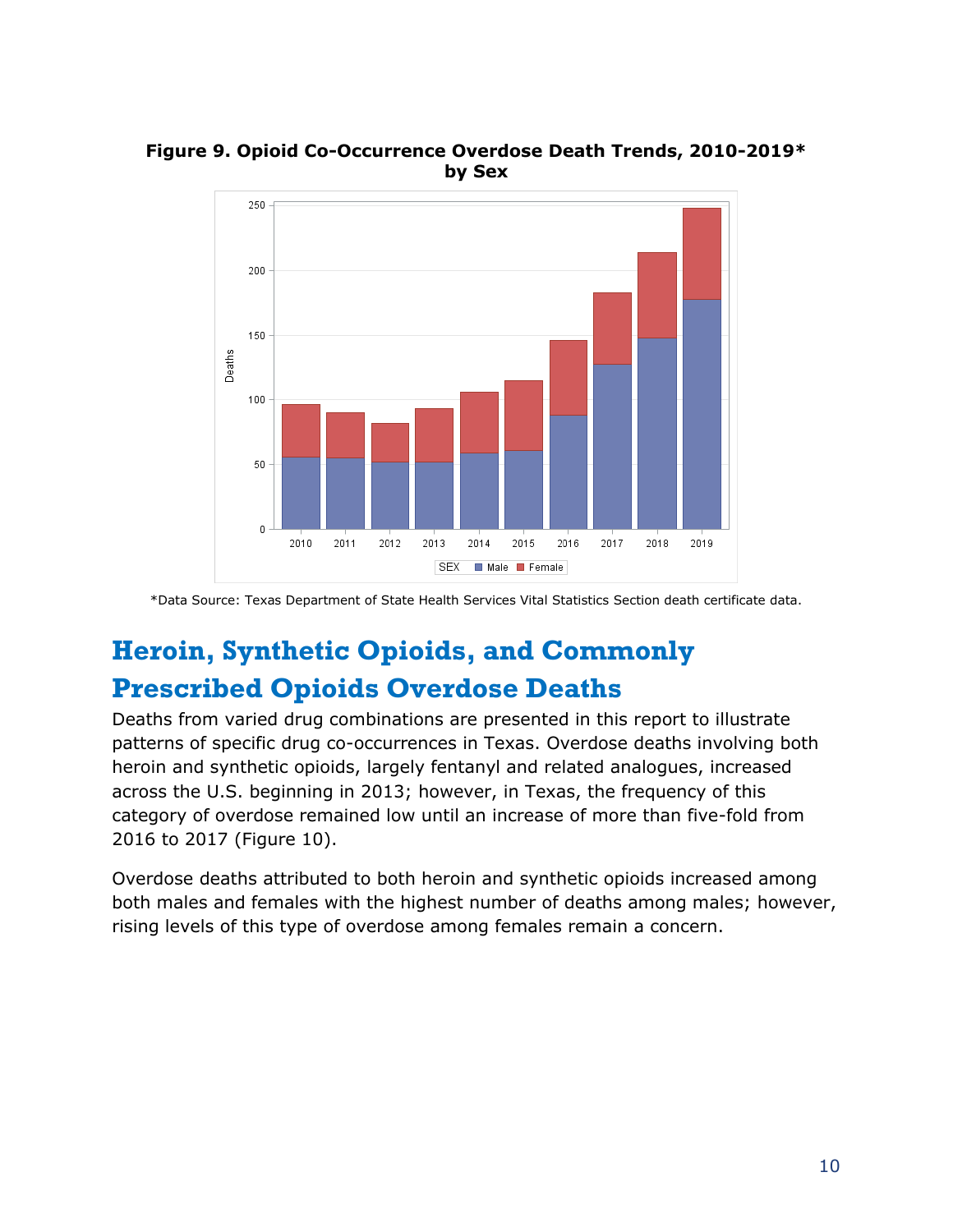

**Figure 10. Heroin and Synthetic Opioids Overdose Death Trends, 2010-2019\***

Overdose deaths involving heroin and commonly prescribed opioids (e.g., hydrocodone, oxycodone) remained largely stable during the 2010-2016 period but doubled between 2017 and 2019 (Figure 11). This category of polysubstance overdose death shows more variation among females than males, with higher levels among males in 2018-2019 than previous years.



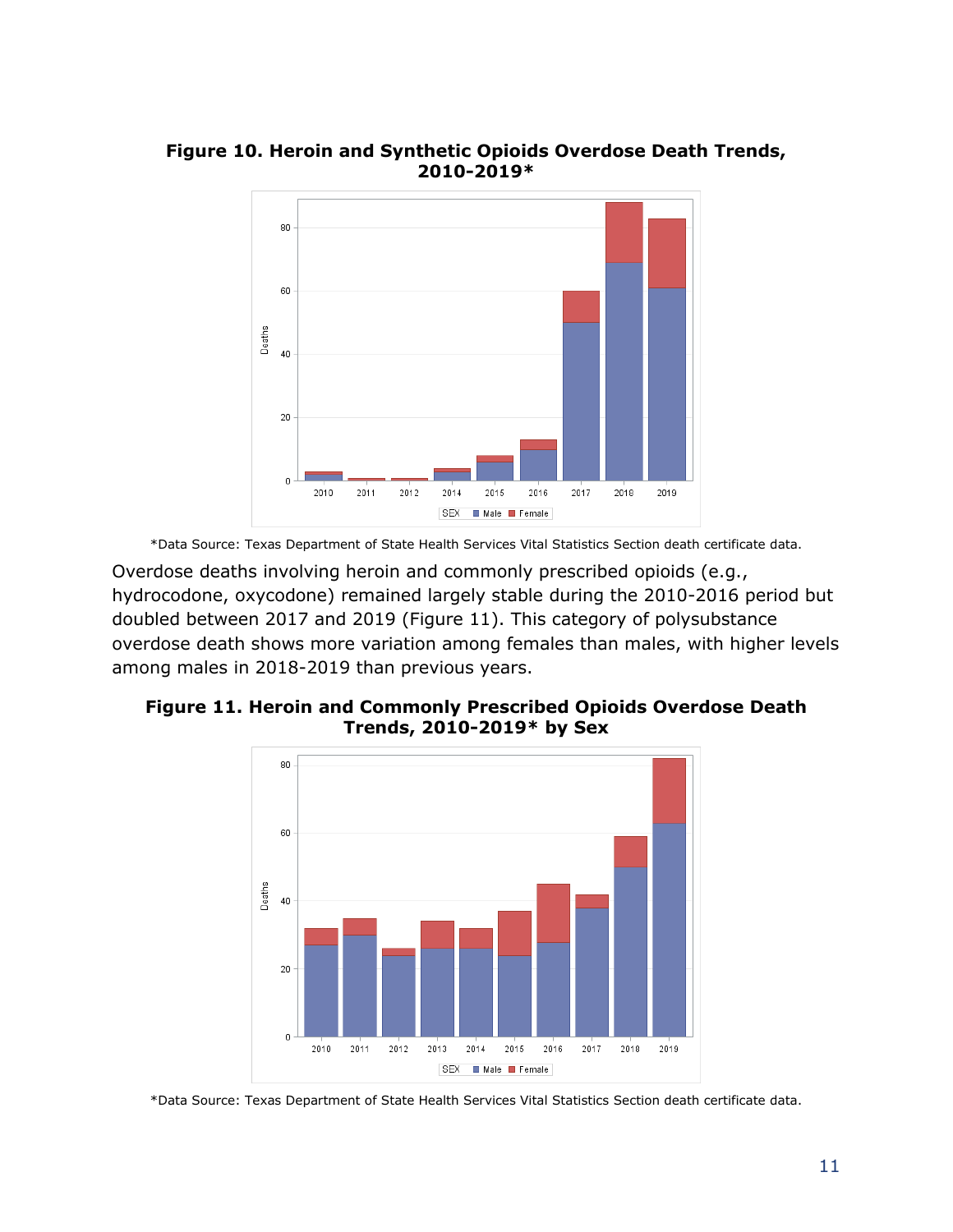From 2013 to 2019, overdose deaths attributed to a combination of heroin and cocaine rose steadily (Figure 12). Increases in this type of polysubstance overdose deaths were largely driven by increases among males.



**Figure 12. Heroin and Cocaine Overdose Death Trends, 2010-2019\* by Sex**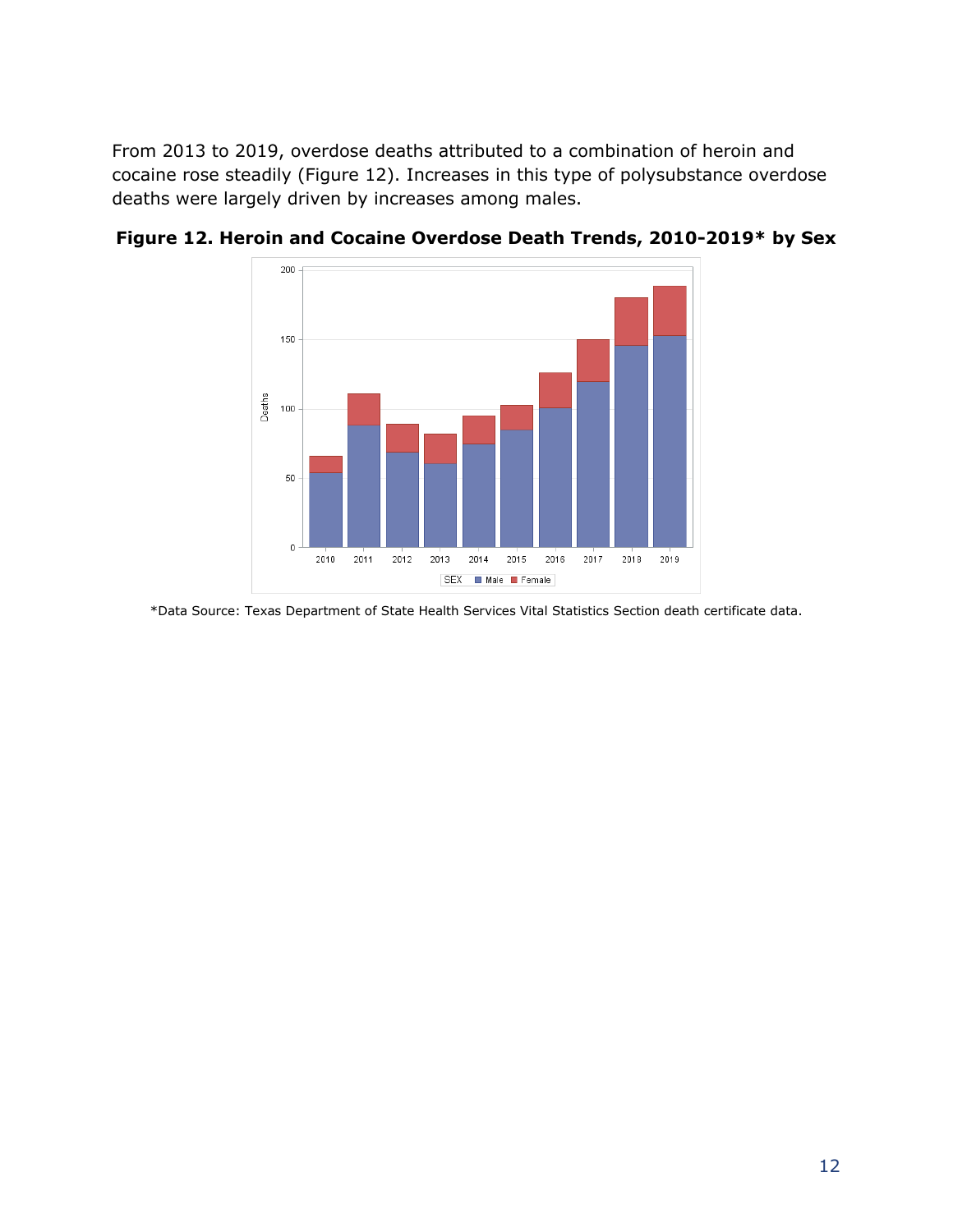Polysubstance deaths involving heroin and psychostimulants, a class of drugs that includes amphetamine and methamphetamine, have increased annually since 2010, with 2019 seeing nearly 30 times as many deaths as 2010 (Figure 13). While most of this increase is occurring among males, this type of polysubstance overdose has also increased among females.



**Figure 13. Heroin and Psychostimulants Overdose Death Trends, 2010-2019\* by Sex**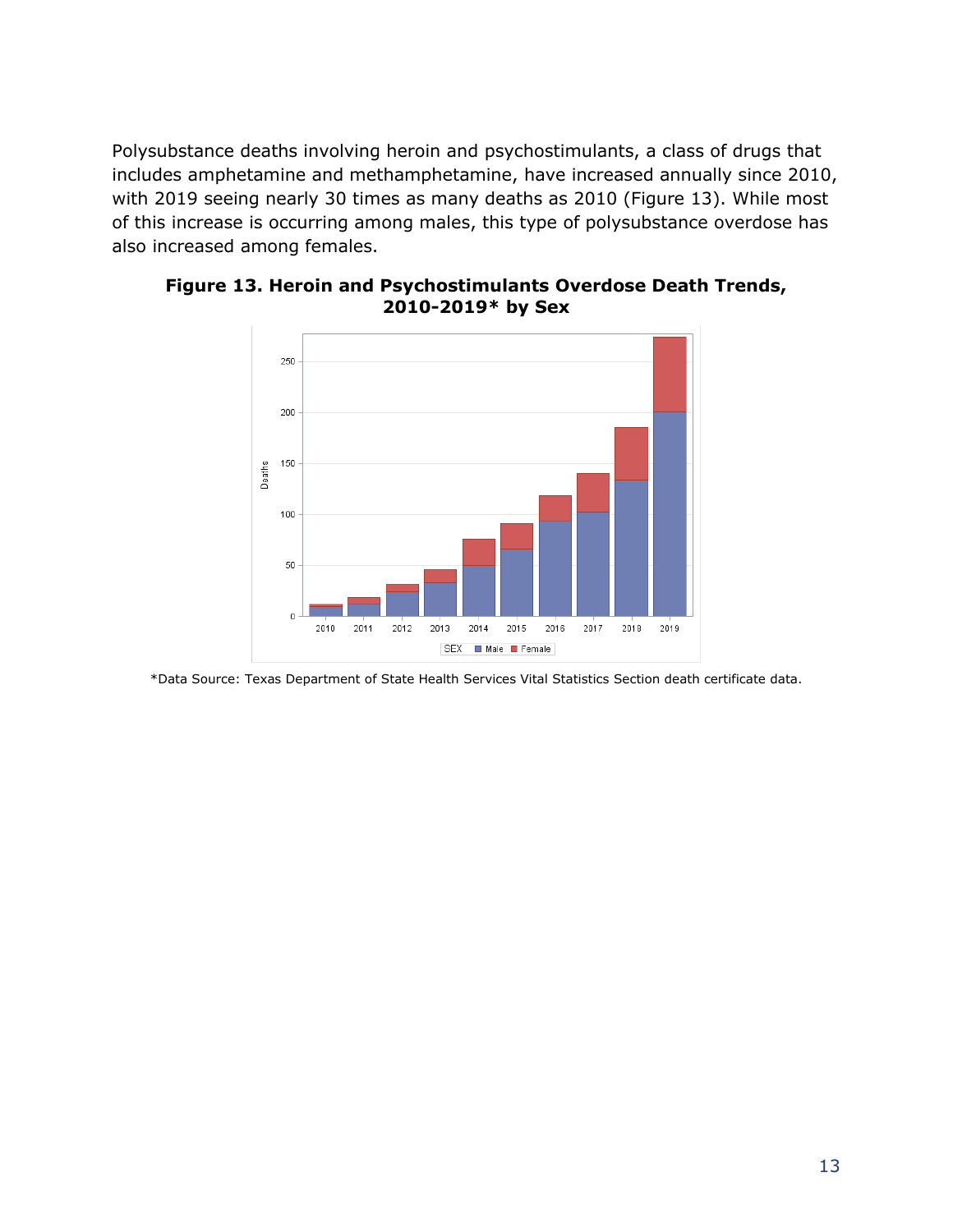Like overdose deaths involving both heroin and psychostimulants, polysubstance overdoses involving heroin and benzodiazepines increased after 2013 with 2019 counts more than three times as high as 2014 (Figure 14). Deaths among this class of polysubstance overdoses increased among both males and females over the 2010-2019 period.



**Figure 14. Heroin and Benzodiazepine Overdose Death Trends, 2010-2019\* by Sex**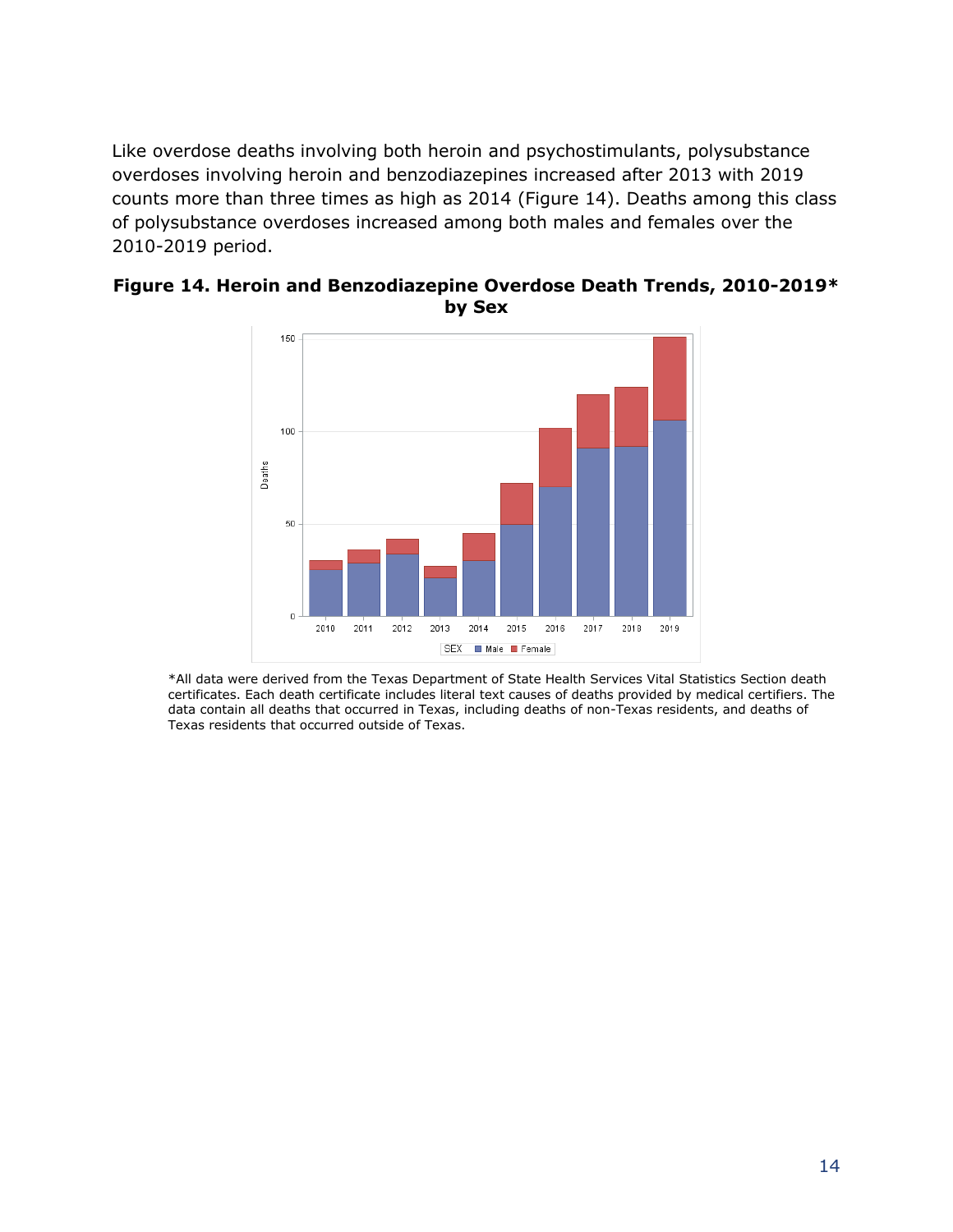The increase in polysubstance overdose deaths attributed to synthetic opioids has accelerated in recent years, including polysubstance overdoses involving synthetic and commonly prescribed opioids. These varied slightly over the period 2010-2014 but increased following 2015 (Figure 15). Unlike other types of polysubstance overdose deaths, males and females make up a comparable proportion of the deaths; however, increases among males since 2016 remain of concern.



#### **Figure 15. Synthetic Opioids and Commonly Prescribed Opioids Overdose Death Trends, 2010-2019\* by Sex**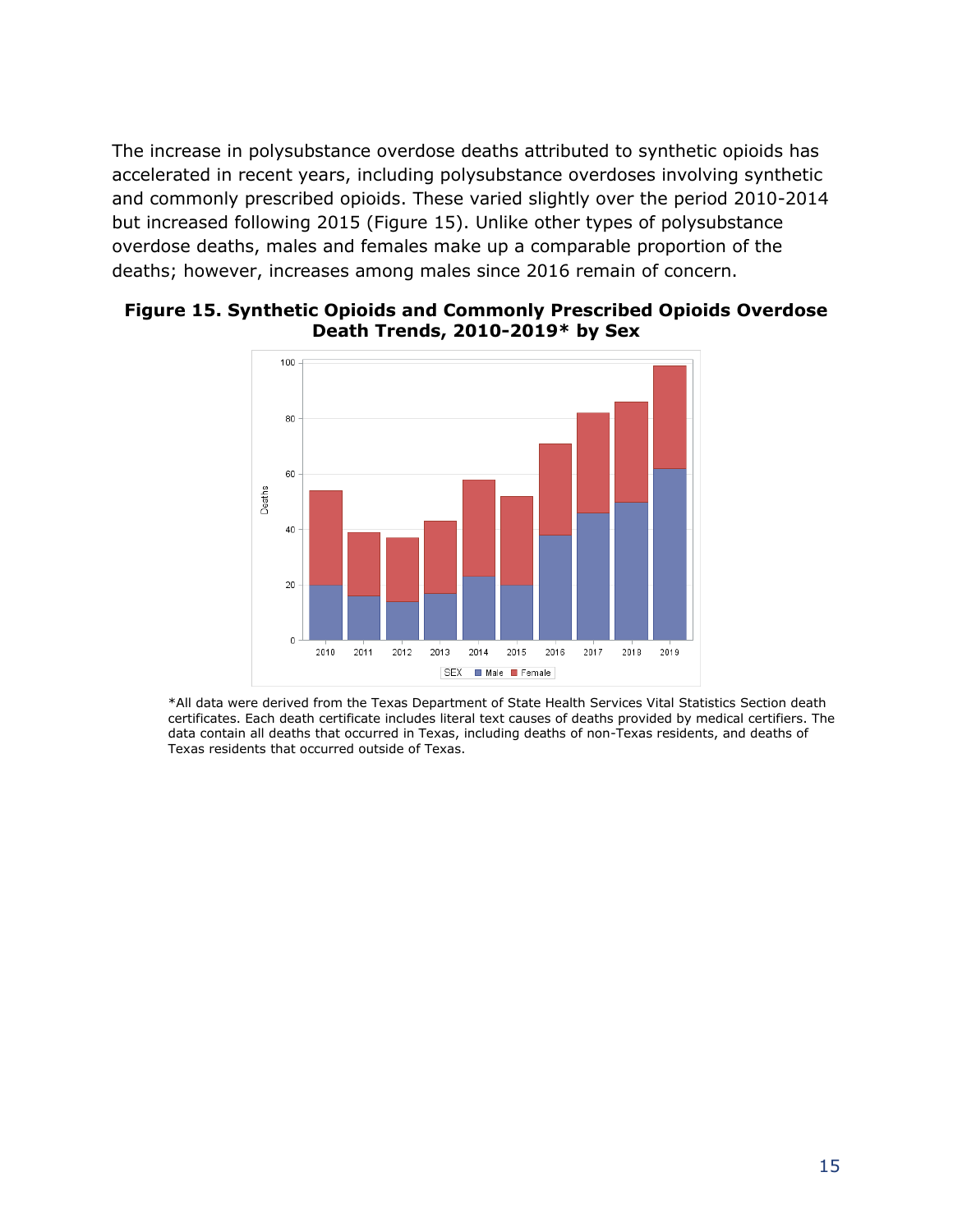Overdose deaths attributed to synthetic opioids and cocaine were relatively low before seeing a small increase in 2016 (Figure 16); however, from 2016 to 2019 these deaths increased nearly three-fold. Increases in this class of polysubstance overdose deaths were largely among males; however, a more recent increase among females was also seen between 2015 to 2019.



**Figure 16. Synthetic Opioids and Cocaine Overdose Death Trends, 2010-2019\* by Sex**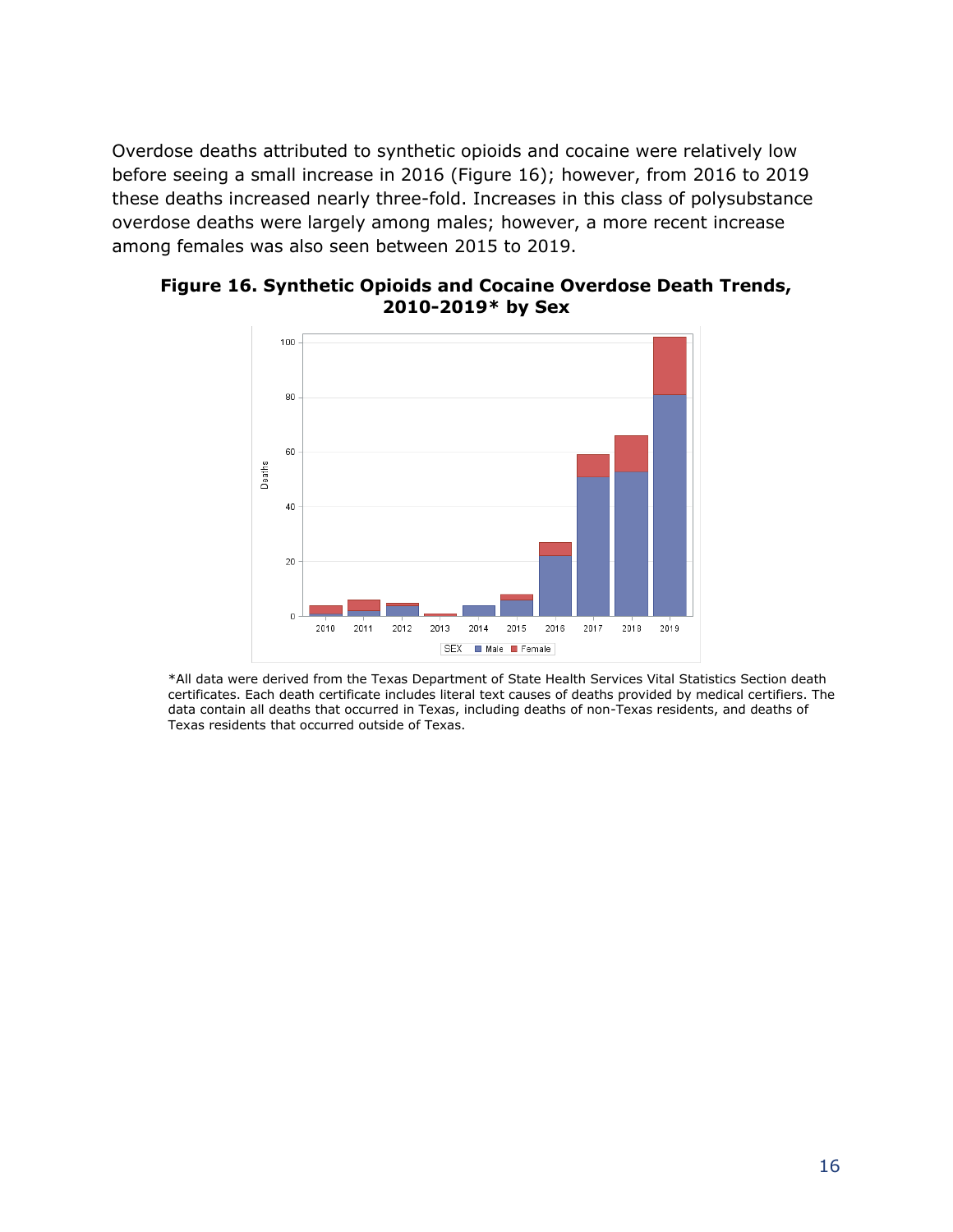While the number of polysubstance overdose deaths involving synthetic opioids and psychostimulants are relatively low compared to other types of overdose deaths, the frequency of these deaths has been increasing. Synthetic opioid and psychostimulant overdose deaths almost doubled from 2016 to 2017 and continued to rise; in 2019 there were nearly four times as many deaths from these substances as 2016 (Figure 17).

#### **Figure 17. Synthetic Opioids and Psychostimulants Overdose Death Trends, 2010-2019\* by Sex**

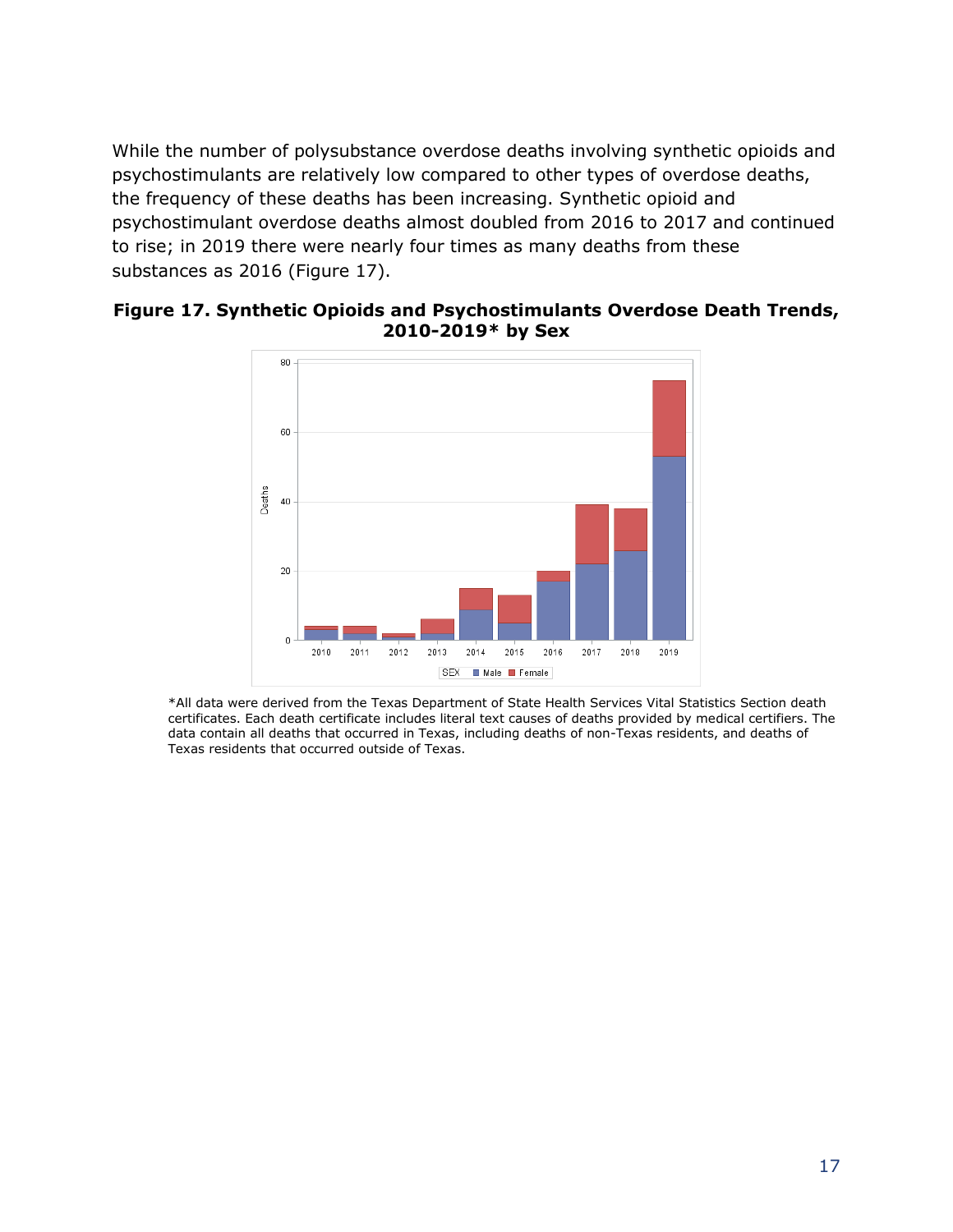There was an increase in polysubstance overdoses attributed to synthetics and benzodiazepines from 2010 to 2019 (Figure 18). This class of polysubstance overdose deaths saw particularly large increases from 2015 onwards.



**Figure 18. Synthetic Opioids and Benzodiazepines Overdose Death Trends, 2010-2019\* by Sex**

\*All data were derived from the Texas Department of State Health Services Vital Statistics Section death certificates. Each death certificate includes literal text causes of deaths provided by medical certifiers. The data contain all deaths that occurred in Texas, including deaths of non-Texas residents, and deaths of Texas residents that occurred outside of Texas.

While for most categories of polysubstance overdose deaths the majority of people who die are male, a similar number of females and males die from opioid and benzodiazepine drug overdoses each year (Figure 19). When looking at the psychotropic drugs category in combination with commonly prescribed opioids, however, more females than males died over the period 2010-2019 (Figure 20).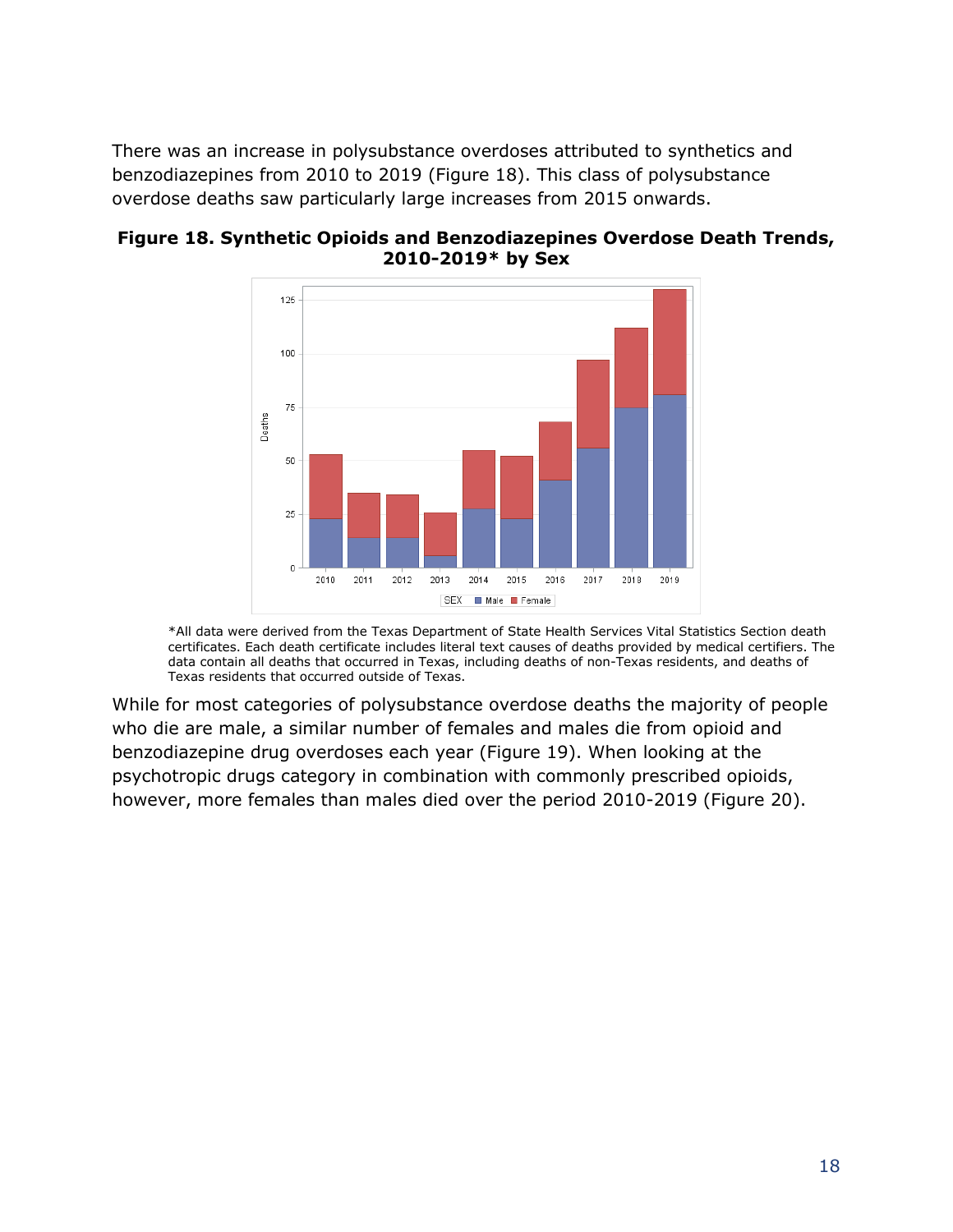



<sup>\*</sup>Data Source: Texas Department of State Health Services Vital Statistics Section death certificate data.



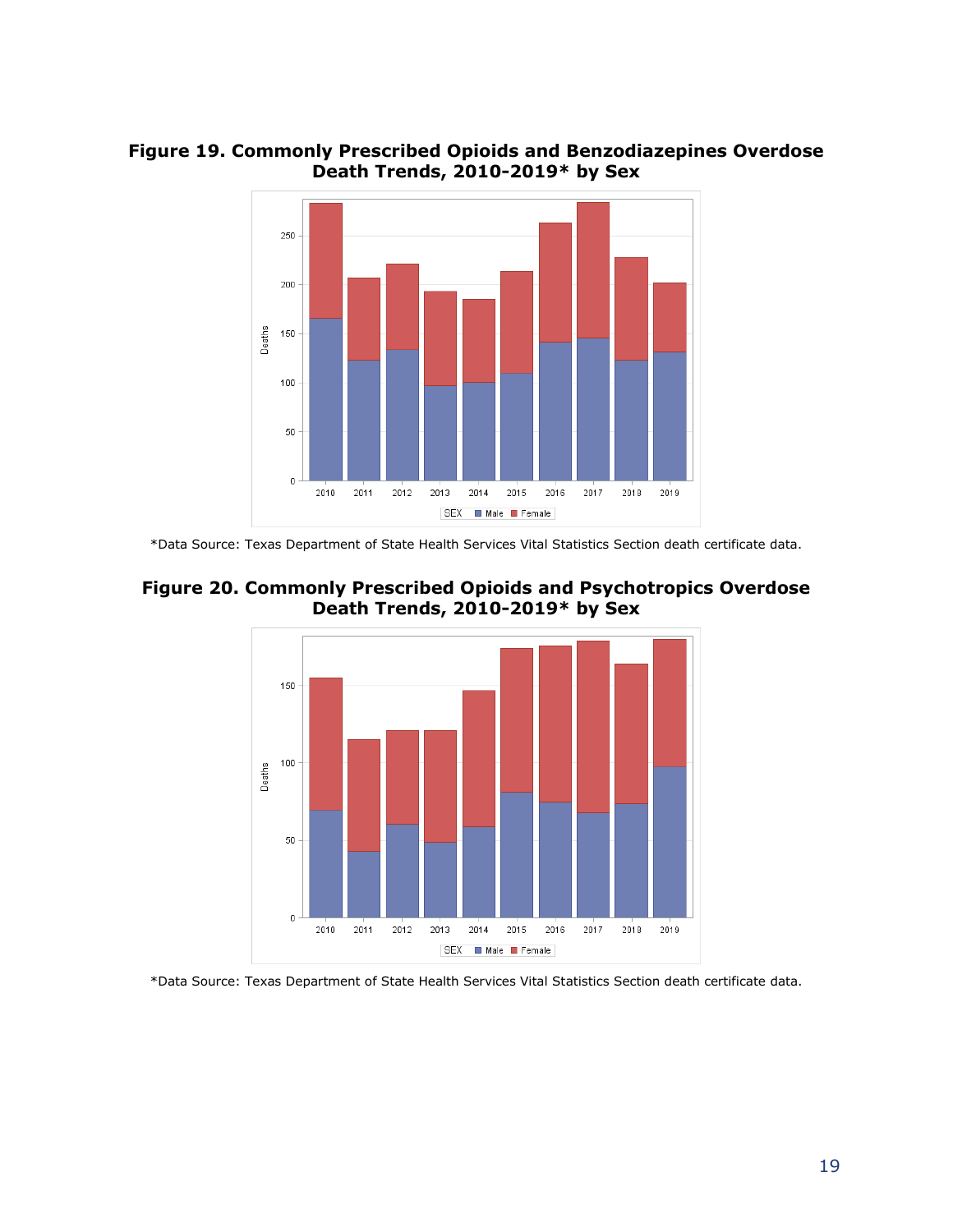# <span id="page-20-0"></span>**3.Conclusion**

Understanding polysubstance opioid use in Texas is an important step in attempting to reduce the fatalities associated with these overdoses. The treatment and management of polysubstance opioid use is more challenging than single-substance opioid use. It is crucial for public health organizations to educate healthcare providers and stakeholders to ensure they understand and recognize the prevalence of polysubstance opioid use and the risks associated with it, to better tailor prevention and intervention strategies for polysubstance opioid use.

Future analyses of Texas overdose death data might prioritize the examination of trends in polysubstance overdose stratified by race/ethnicity and, where possible, utilizing geocoded data that may indicate communities at risk for future overdose deaths. Further, there is limited data contextualizing how Texans are using these substances. For example, are most of these deaths occurring as a result of intentional or unintentional polysubstance use? Qualitative research studying how Texans are using polysubstance combinations could provide crucial information for the state, academic researchers, and healthcare providers to improve health outcomes and save lives.

With greater understanding of the complexities that surround this issue, prevention, treatment, and recovery interventions will be better equipped to manage the opioid crisis. Further research should focus on opioid co-occurrence, opioid and non-opioid drug interactions, as well as tailored treatment approaches, and the risk factors for polysubstance opioid use.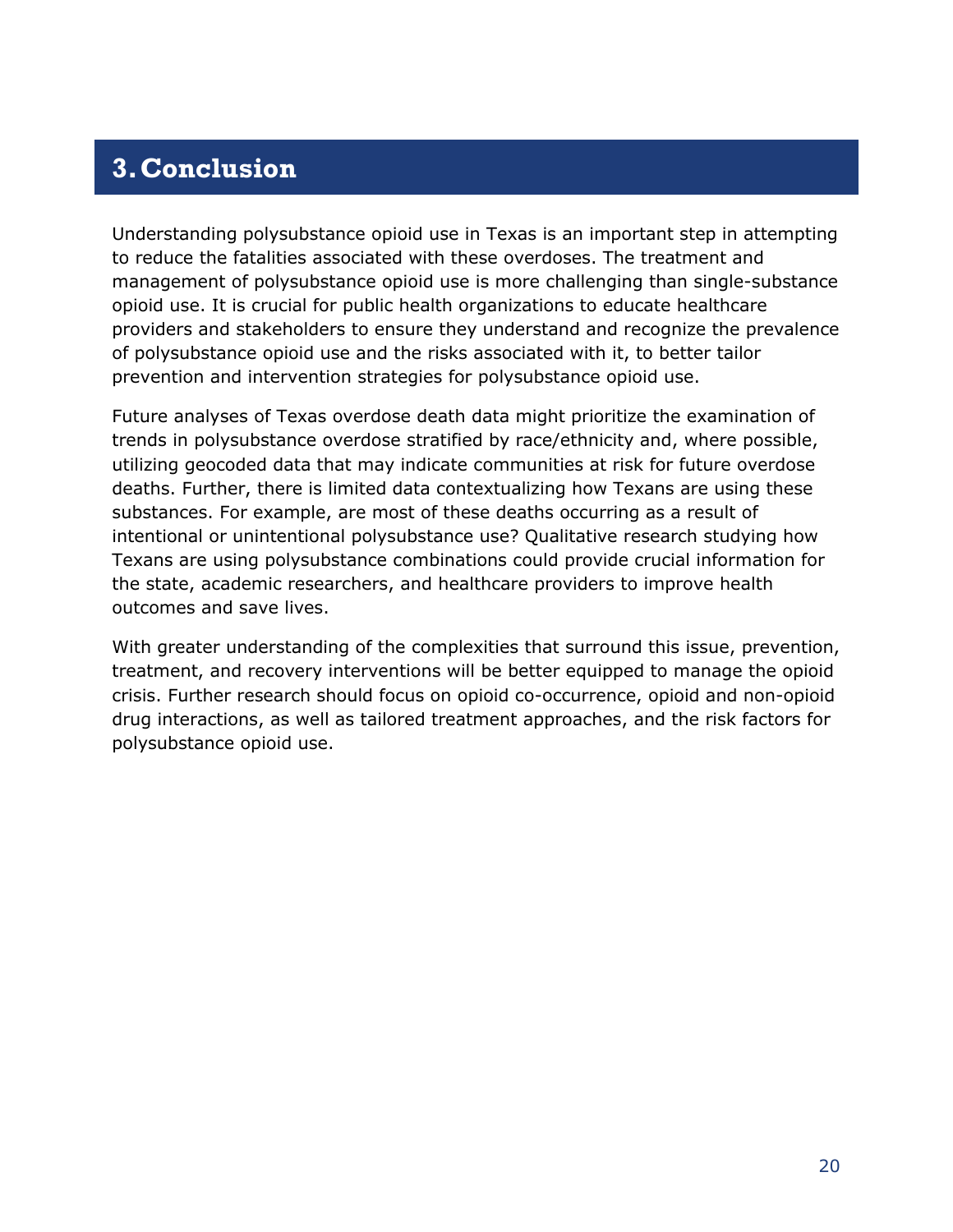# **List of Acronyms**

<span id="page-21-0"></span>

| <b>Acronym</b>  | <b>Full Name</b>                                                |
|-----------------|-----------------------------------------------------------------|
| <b>DSHS VSS</b> | Department of State Health Services Vital Statistics<br>Section |
| $ICD-10$        | International Classification of Diseases 10th Revision          |
| <b>NCHS</b>     | National Center for Health Statistics                           |
| U.S.            | United States                                                   |